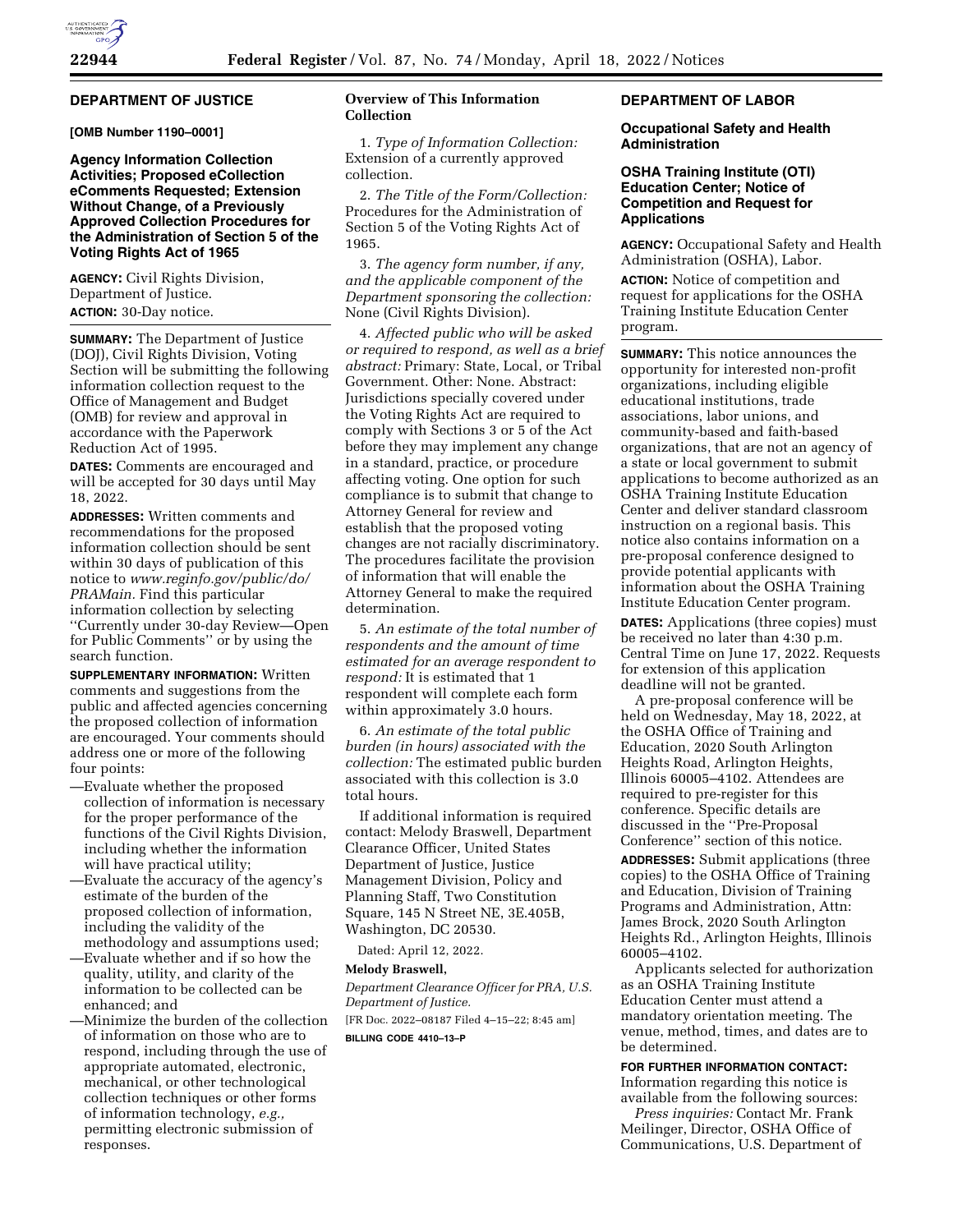Labor; telephone: (202) 693–1999; email: *[meilinger.francis2@dol.gov.](mailto:meilinger.francis2@dol.gov)* 

*General and technical information:*  Contact Mr. James Brock, Branch Chief Training Programs, U.S. Department of Labor; telephone: (847) 725–7803; email: *[brock.james.e@dol.gov.](mailto:brock.james.e@dol.gov)* 

# **SUPPLEMENTARY INFORMATION:** The

supplemental information contains details concerning the following:

# **Table of Content**

- A. Background Information
	- 1. Overview of the OSHA Office of Training and Education (OTE)
	- 2. Overview of the OSHA Training Institute (OTI)
	- 3. Overview of the OTI Education Center Program
	- 4. Overview of the OSHA Outreach Training Program
- B. Organizational Responsibilities
- 1. OTI Education Center Responsibilities 2. OSHA OTE Responsibilities
- C. OSHA Jurisdiction
- D. Geographic Distribution
- E. Application Submission Requirements
- F. Selection Guidelines
- G. Selection Criteria
- H. Consortia and Partnerships
- I. Funding Provisions
- J. Cooperative Agreement Duration
- K. Pre-Proposal Conference
- L. Application Submission
- M. Application Deadline
- N. Application Evaluation and Selection Process
- O. Notification of Section
- P. Freedom of Information Act
- Q. Paperwork Reduction Act
- R. Transparency
- S. Notification of Non-Selection
- T. Non-Selection Appeal
- Authority and Signature
- Appendix

### **A. Background Information**

Interested non-profit organizations, including eligible educational institutions, trade associations, labor unions, and community-based and faithbased organizations, that are not an agency of a state or local government to submit applications to become authorized as an OSHA Training Institute Education Center and deliver standard classroom instruction on a regional basis. State or local government-supported institutions of higher education are eligible to apply. Eligible organizations can apply independently or in partnership with other eligible organizations, but in such a case, a lead organization must be identified along with a list of any consortium partners. Current OSHAauthorized OSHA Training Institute Education Centers required to renew their status must submit a new application, and be re-authorized by OSHA, in order to continue their authorization as an OSHA Training

Institute Education Center. If the corporate identity of an applicant, or its membership has changed, the new entity must submit an application. Applications will only be accepted during the solicitation period and will be evaluated on a competitive basis. Complete application instructions are contained in this notice.

A pre-proposal conference will review OSHA expectations for OSHA Training Institute Education Centers, courses and methods of instruction, and administrative and program requirements for OSHA Training Institute Education Centers and the OSHA Outreach Training Program. Applicants are strongly encouraged to attend the pre-proposal conference.

OSHA will enter into five-year, nonfinancial cooperative agreements with successful applicants. These authorization agreements are intended to facilitate the ongoing monitoring and evaluation of safety training provided by authorized OSHA Training Institute Education Centers. These cooperative agreements will not constitute a grant or financial assistance instrument, and OSHA will provide no compensation to authorized OSHA Training Institute Education Centers. Such non-financial cooperative agreements are renewable, at the government's sole option, for one five-year period, if the organization has performed satisfactorily during the initial term. Please see discussion under ''Cooperative Agreement Duration,'' later in this notice for more information.

# *1. Overview of the OSHA Office of Training and Education (OTE)*

OTE, located in Arlington Heights, Illinois, supports the agency's mission and performance goals of securing safe and healthful workplaces and increasing workers' voice in the workplace through the development and delivery of training courses and educational programs. The Office has three distinct functional areas: The OSHA Training Institute (OTI), the Division of Training Programs and Administration, and the Division of Training Educational Development (DTEP). The OTI provides training for Federal and state compliance officers and State consultants. The Division of Training Programs and Administration administers three distinct external training programs: The OSHA Training Institute (OTI) Education Center Program, the Outreach Training Program, and the Susan Harwood Training Grants Program. DTEP develops training and educational materials that support OTI and OTI Education Center courses and the

agency's compliance assistance initiatives.

## *2. Overview of the OSHA Training Institute (OTI)*

The OTI is OSHA's primary training provider for Federal and state compliance officers and state consultation program staff. OTI offers over 50 unique course offerings on an annual basis. Training includes job hazard recognition as well as OSHA standards, policies, and procedures for persons responsible for enforcing or directly supporting the Occupational Safety and Health Act of 1970. The OTI does not provide training for private and public sector personnel.

### *3. Overview of OTI Education Center Program*

The OTI Education Centers are a national network of non-profit organizations authorized by OSHA to deliver occupational safety and health training for the advancement of safe and healthful workplaces for private and public sector workers, supervisors, and employers on behalf of OSHA. The OTI Education Center Program was initiated in 1992 when OSHA began partnering with other training and educational institutions to conduct OSHA courses. The OTI Education Center Program supports OSHA's training and education mission through a variety of occupational safety and health programs.

OTI Education Center courses include OSHA standards and Outreach Training Program trainer and update courses. The OTI Education Centers offer more than 50 courses on various safety and health topics, including recordkeeping, machine guarding, confined space, electrical standards, ergonomics, safety and health management, and fall protection. Information regarding the OTI Education Center Program background, including a complete list of current OTI Education Centers, OSHA numbered course offerings, and course descriptions can be found on the OSHA website at: *[https://www.osha.gov/otiec.](https://www.osha.gov/otiec)* 

OTI Education Centers are selected through a national competitive process and receive no funding from OSHA; they support their OSHA training through their normal tuition and fee structures. OTI Education Centers are located in all OSHA Regions and work closely with OSHA Regional and Area offices to meet the needs of their regional constituencies. OTI Education Centers are encouraged to conduct courses at host training organizations in addition to their own facilities. OTI Education Centers are also integral to OSHA's process for authorizing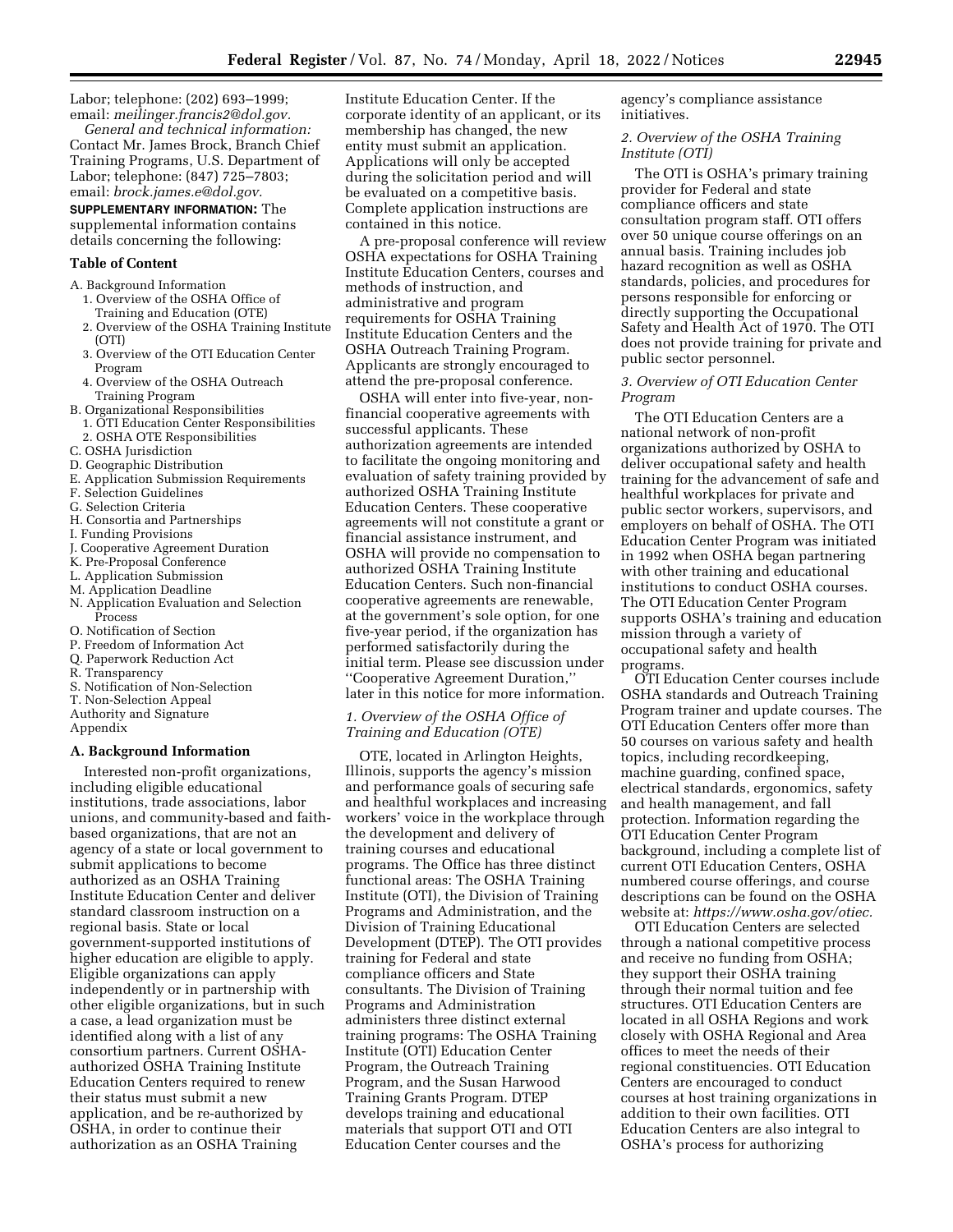Outreach trainers, processing Outreach trainer card requests, and conducting Outreach trainer monitoring activities for the OSHA Outreach Training Program.

# *4. Overview of the OSHA Outreach Training Program*

OSHA established the Outreach Training Program (OTP)to provide an overview of OSHA and to disseminate basic occupational safety and health workplace hazard information to workers using independent OSHA authorized trainers. OSHA administers the OTP including the establishment of program requirements and providing program review and oversight. Courses are intended to provide information on worker rights and employer responsibilities and to focus on workrelated hazards. OTP courses do not focus on or teach OSHA standards. Workers who complete the construction industry, general industry, maritime industry, or disaster site worker Outreach courses receive OSHA student course completion cards from the authorized trainer who conducted the training. OSHA Outreach trainers are authorized by OSHA exclusively through the OTI Education Centers. OTI Education Centers are responsible for administering the Outreach Training Program, including issuing course completion cards to authorized Outreach trainers and conducting monitoring activity such as record audits and training observations.

The Outreach Training Program is a voluntary program; however some cities and states have enacted laws mandating the training. Some employers, unions, organizations, or other jurisdictions may also require this training. OSHA recommends Outreach Training Program courses as an introduction to occupational safety and health hazard recognition for workers. Please note that Outreach Training Program courses do not meet specific training requirements contained in OSHA standards. OSHA publishes Outreach Training Program requirements and procedures to provide instructions and information to Outreach trainers. Items addressed in the requirements and procedures include course topic requirements, minimum contact hours for course topics, advertising restrictions, records retention, and reporting requirements. OSHA Outreach Training Program requirements and procedures can be accessed at: *[https://www.osha.gov/](https://www.osha.gov/training/outreach) [training/outreach.](https://www.osha.gov/training/outreach)* 

# **B. Organizational Responsibilities**

# *1. OTI Education Center Responsibilities*

OTI Education Centers must: (1) Adhere to all OSHA/OTE program requirements, policies, and procedures.

(2) Maintain updated course curriculum to support learning objectives determined by OSHA/OTE.

(3) Ensure instructors are qualified in the courses/subjects they will be teaching in accordance with OSHA instructor qualification policies.

(4) Meet annual program goals that include the following:

(a) Achieve annual student training and course offering goals as established by OSHA/OTE. Program goals are evaluated and revised annually. For the Federal fiscal year 2022, each OTI Education Center is expected to train 1,700 students and offer 95 courses annually.

(b) Provide standard classroom instruction training throughout their region and target underserved areas and worker populations. All consortium members must offer, deliver, and/or support the delivery of open-enrollment standard classroom instruction throughout their region.

(c) Conduct courses on a year-round basis with each required, elective, and short course being offered in accordance with annual program goals. Required, elective, and short courses are subject to change. (See Appendix A for a current list of required, elective, and short courses)

(5) Publicize and promote the availability of open enrollment courses to ensure attendance and the delivery of the scheduled courses.

(6) Register students, provide course materials, and issue course completion certificates to students. This includes:

(a) Ensuring students have met all prerequisites prior to registration.

(b) Collecting and retaining student registration and attendance records in accordance with OSHA/OTE guidelines.

(7) Comply with reporting requirements as identified by OSHA/ OTE. This includes:

(a) Providing OSHA/OTE with monthly training summary reports.

(b) Providing OSHA/OTE with training and instructor records for quarterly audits and semi-annual and annual performance reporting.

(c) Collecting student surveys in accordance with OSHA procedures and providing to OSHA as requested.

(8) Administer Outreach Training Program activities. This includes: (a) Distributing student cards to

authorized Outreach trainers.

(b) Monitoring Outreach trainers including conducting record audits and training observations.

(c) Processing exception requests in accordance with Outreach Training Program requirements.

(d) Guiding and mentoring new Outreach trainers to assist them with program compliance and delivery of quality training.

(9) Attend the semi-annual OSHA Training Institute Education Center Directors meetings. Directors meetings are intended for OTI Education Center Directors. Key staff may also attend.

(10) Collaborate with other OTI Education Centers including participation on project teams and providing financial and personnel support for OTI Education Center marketing initiatives.

(11) Provide dedicated staff for program management and administration including an OTI Education Center Director and necessary support staff to achieve program goals.

(12) Offer open enrollment OTI Education Center courses to all areas within their region, supported by all consortium members.

(13) Ensure remote synchronous offerings restrict registrations to students located within the OTI Education Center's region.

(14) Ensure all course offerings maintain a lecture to higher-level interactive training ratio of 1/3:2/3.

### *2. OSHA OTE Responsibilities*

OTE will:

(1) Develop program policies, procedures, and requirements.

(2) Provide answers and technical assistance related to OSHA policy and program requirements.

(3) Provide learning objectives for all courses, update existing course curricula, and provide new course curricula as needed.

(4) Coordinate the development of new OTI Education Center courses.

(5) Monitor the performance of the OTI Education Centers through on-site program visits, conference calls, training observations, and programmatic audits.

(6) Participate in the OTI Education Center Program Executive Committee.

(7) Evaluate the effectiveness of the OTI Education Centers and provide each OTI Education Center with an annual performance appraisal.

(8) Conduct investigations of alleged OTI Education Center non-compliance with the Non-Financial Cooperative Agreement and OSHA policies and procedures.

#### **C. OSHA Jurisdiction**

OSHA is a Federal agency within the United States. The agency covers workers and employers in the 50 United States and certain territories and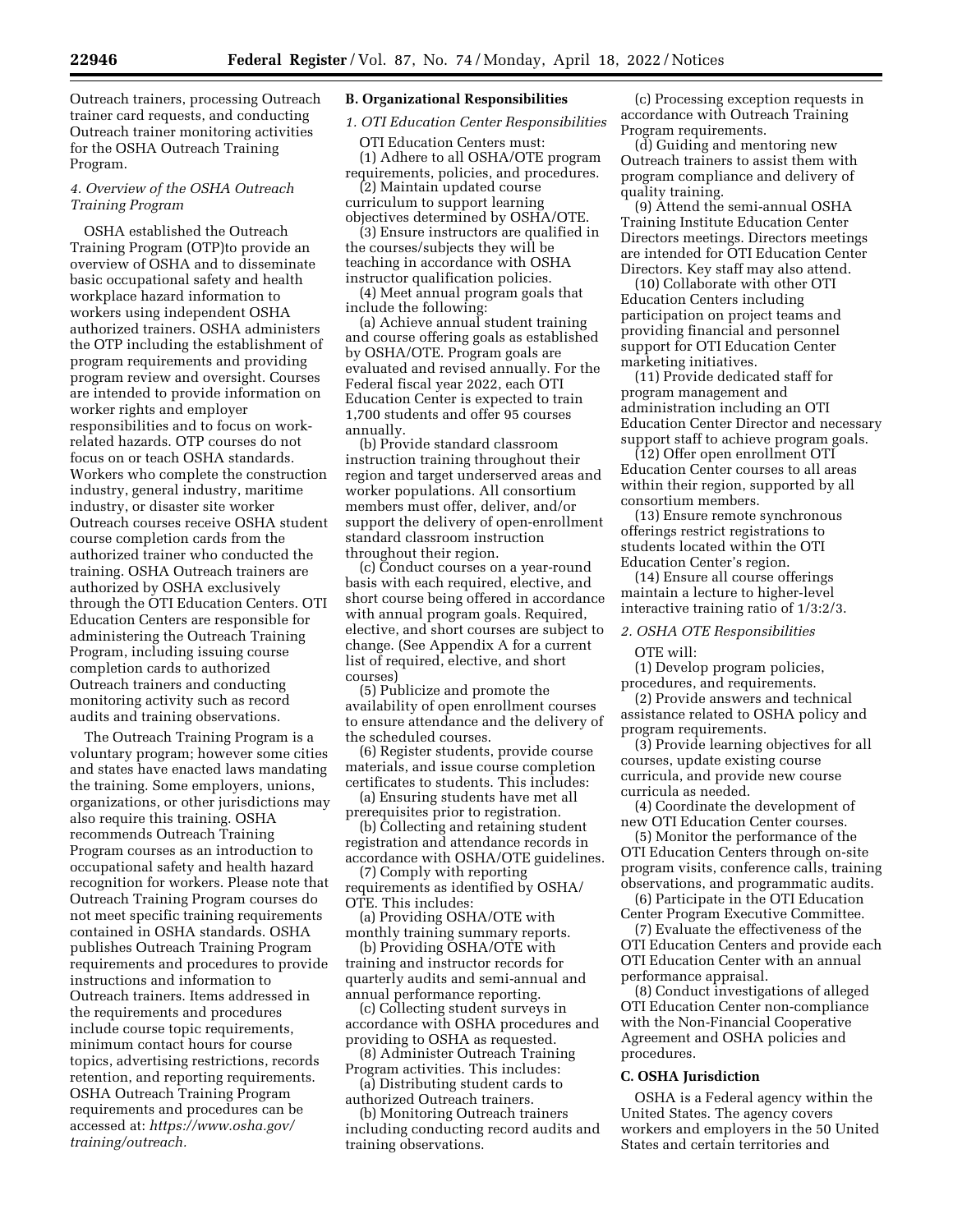jurisdictions under Federal authority. Those jurisdictions include the District of Columbia, Puerto Rico, the Virgin Islands, American Samoa, Guam, Commonwealth of the Northern Mariana Islands, Wake Island, Johnston Island, and the Outer Continental Shelf Lands as defined in the Outer Continental Shelf Lands Act.

### **D. Geographic Distribution**

There is currently at least one OTI Education Center in each OSHA Region. However, OSHA may elect to select more than one OTI Education Center in some or all OSHA Regions. The OSHA Regions contain the following states and U.S. territories.

*Region I:* Connecticut, Maine, Massachusetts, New Hampshire, Rhode Island, and Vermont.

*Region II:* New Jersey, New York, Puerto Rico, and Virgin Islands.

*Region III:* Delaware, District of Columbia, Maryland, Pennsylvania,

Virginia, and West Virginia. *Region IV:* Alabama, Florida, Georgia,

Kentucky, Mississippi, North Carolina, South Carolina, and Tennessee.

*Region V:* Illinois, Indiana, Michigan, Minnesota, Ohio, and Wisconsin.

*Region VI:* Arkansas, Louisiana, New Mexico, Oklahoma, and Texas.

*Region VII:* Iowa, Kansas, Missouri, and Nebraska.

*Region VIII:* Colorado, Montana,

North Dakota, South Dakota, Utah, and Wyoming.

*Region IX:* American Samoa, Arizona, California, Guam, Hawaii, Nevada, and Commonwealth of the Northern Mariana Islands.

*Region X:* Alaska, Idaho, Oregon, and Washington.

#### **E. Application Submission Requirements**

Submissions that are not in accordance with the application submission requirements listed below will not be considered. The application must include the following:

(1) *Program Summary.* The program summary is a one to two page doublespaced abstract that succinctly summarizes the applicant's and any consortium partners' background, experience, and qualifications in occupational safety and health and training. The program summary must also provide:

(a) Contact information including the following:

• The name, address, and phone number of the lead organization and all consortium partners. A post office box will not be accepted.

• The name, title, address, telephone number, and email address of the

program director who can answer questions regarding the application.

(b) Information on which OTI Education Center courses may be offered and any relevant language or target audience information.

(2) *Program Narrative.* The program narrative must be numbered and not exceed 30 double-spaced pages. Attachments will not be included in the page count.

(3) *Applicant Eligibility.* In order to be eligible, each organization must document the following. Organizations that do not address the following will not be given further consideration.

(a) *Non-Profit Status.* Include evidence of non-profit status of the lead organization and each member organization if applying as a consortium. A letter from the Internal Revenue Service, State, or a statement included in a recent audit report is preferred. In the absence of these, a copy of the articles of incorporation showing the non-profit status will be accepted.

(b) *Authority to Apply.* Provide a letter on letterhead signed by the company president, Chief Executive Officer, Board of Directors, Board of Regents, or other governing body of the applicant approving the submittal of an application to OSHA to become authorized as an OTI Education Center.

(c) *Occupational Safety and Health Training Experience.* Demonstrate previous experience delivering occupational safety and health training to adults.

(d) *Status as a Training Organization.*  (This applies only to applicants that are not colleges or universities.) Document that training or education is a principal activity of the applicant. Through audit reports, annual reports, or other documentation, the applicant must clearly demonstrate that for the last two calendar years more than 50 percent of the applicant's funds have been used for training and education activities and more than 50 percent of staff resources have also been used for this purpose.

(e) *Curriculum Development.* Explain the applicant's process for developing and updating occupational safety and health curricula to meet learning objectives provided by OSHA.

(f) *Training Facilities.* Provide detail regarding available classrooms, laboratories, and testing facilities. The applicant must have training facilities that are under their direct control.

(g) *Training Throughout the OSHA Region.* Provide details regarding the applicant's ability to provide standard in-person classroom training across the OSHA Region in which the applicant is physically located. Each consortium member must contribute to this effort.

(h) *Nondiscrimination.* Provide copies of the applicant's nondiscrimination policies covering staff and students. In the absence of a written policy, explain how the applicant will ensure that staff and students are selected without regard to race, ethnicity, religion, national origin, gender, age, or disability.

(4) *Diversity, Equity, Inclusion, and Accessibility (DEIA).* OSHA is committed to ensuring DEIA principles are integrated into its training programs. DEIA represents consistent and systematic fair, just, and impartial treatment of all individuals, including individuals who belong to underserved communities that have been denied such treatment, such as Black, Latino, and Indigenous and Native American persons, Asian Americans and Pacific Islanders and other persons of color; members of religious minorities; lesbian, gay, bisexual, transgender, and queer (LGBTQ+) persons; persons with disabilities; persons who live in rural areas; and persons who otherwise adversely affected by persistent poverty or inequity. Applicants who demonstrate their commitment to DEIA in their organization description and can demonstrate the extent they have institutionalized DEIA principles within their operations, outreach, and training will receive one bonus point. Additionally, applicants are encouraged to describe how training programs will be accessible to the most prominent linguistic communities located within your region. Applicants who address this will receive one bonus point.

#### **F. Selection Guidelines**

OSHA does not have a predetermined number of applicants to be selected to act as authorized OTI Education Centers. The number of applicants selected will be determined on a competitive basis using the selection criteria contained in this announcement.

#### **G. Selection Criteria**

Applications that meet the factors listed in the ''Applicant Eligibility'' section above will be reviewed by a technical panel based on the criteria listed below.

# *(1) Organizational Commitment (10 Points)*

(a) Explicit commitment of the highest-ranking executive of the applicant's organization (*e.g.,* company president, Chief Executive Officer, Board of Directors, Board of Regents, or other governing body) to fully utilize all available organizational resources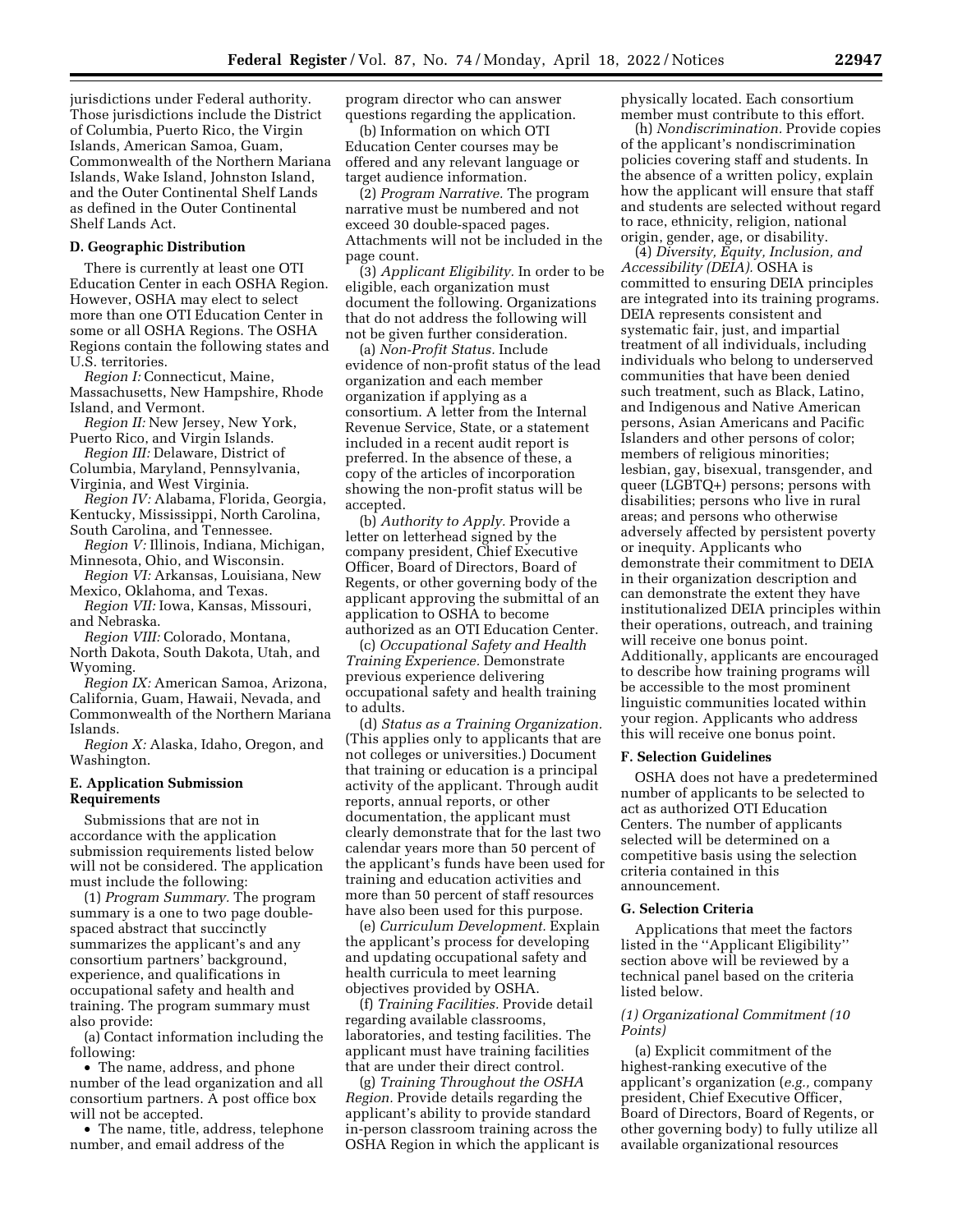necessary to support a large-scale occupational safety and health training program.

(b) To fully address this element, the proposal must:

(i) Include a signed Letter of Commitment from company president, Chief Executive Officer, Board of Directors, Board of Regents, or other governing body of the applicant detailing how they will support the initial startup, the short-term viability, and the long-term growth of an OTI Education Center.

(ii) Clearly state the metrics and outcomes the applicant will use to formally evaluate and assess the success of an OTI Education Center program.

# *(2) Organizational Experience and Qualifications (20 Points)*

(a) Experience delivering occupational safety and health training in the construction, general, and maritime industries.

(b) Experience training adult learners.

(c) Ability to deliver required, elective, and short OTI Education Center courses; (See Appendix A for a current list of required, elective and short courses).

(d) Provision for a systematic process for developing and updating occupational safety and health curricula to support learning objectives provided by OSHA.

(e) Resources for supporting a largescale occupational safety and health training program, such as appropriate management, instructional staff, and administrative staff to fulfill all program requirements including marketing, registration, student training materials, instruction, reporting, and Outreach Training Program administration.

(f) To fully address this element, the proposal must:

(i) Describe experience delivering occupational safety and health training including the number of classes offered, number of students taught in each class, and number of student contact hours for each course during the last three calendar years.

(ii) Include copies of catalogs and other marketing materials that provide descriptive material about occupational safety and health training courses.

(iii) Describe ability to deliver OTI Education Center courses including required, elective, and short courses. Please note the required, elective and short course offerings are subject to change. A current list of required, elective and short courses may be found at Appendix A. The complete list of courses and descriptions is available online at *[https://www.osha.gov/otiec/](https://www.osha.gov/otiec/courses/all) [courses/all.](https://www.osha.gov/otiec/courses/all)* 

(iv) Indicate the number of occupational safety and health courses for which the applicant has developed curricula within the last three calendar years including the title and student contact hours for each course.

(v) Indicate the number of synchronous remote delivery and instructor-led in-person classroom training occupational safety and health courses the applicant has conducted within the last three calendar years including title, student contact hours, and number of trainees.

(vi) Describe applicant's process for evaluating course content as it relates to student learning outcomes and process for reviewing and updating curricula and course materials.

(vii) Demonstrate that the applicant, and when applicable the applicant's consortium, is capable of providing inperson classroom training throughout the OSHA Region in which the lead organization and consortium partner(s) are physically located. Applicants with consortium members must identify the portion of the region or target audiences for which each consortium member is responsible.

# *(3) Staff Experience and Qualifications (15 Points)*

(a) Staff experience in delivering training courses to adults in occupational safety and health in construction, maritime, and general industries.

(b) Staff experience with occupational safety and health training topics including the application of OSHA standards to the recognition, avoidance, abatement, and prevention of workplace hazards.

(c) Professional certifications related to occupational safety and health held by staff such as such as Certified Safety Professional, Professional Engineer, Marine Chemist, or Certified Industrial Hygienist.

(d) Staff experience in managing and administering a training program including student registration and enrollment, class scheduling, course preparation, records maintenance, and marketing.

(e) To fully address this element, the proposal must:

(i) Include an organizational chart of the department responsible for training. Indicate number and titles of staff positions that will be dedicated to the OTI Education Center program along with the expected annual number of man-hours that will be allocated to the Program.

(ii) Describe staff knowledge of and experience with OSHA standards and their application to hazard recognition and hazard abatement.

(iii) Describe applicant's process for evaluating instructor effectiveness in the classroom. Provide copies of evaluation measures, checklists, and forms used to evaluate instructors.

(iv) Include resumes for current staff and instructors responsible for conducting OSHA courses. Provide position descriptions for positions to be filled.

*(4) Location and Training Facilities (10 Points)* 

(a) Ability to conduct standard classroom instruction training throughout the applicant's region.

(b) Classroom facilities available for delivery of training including room capacity, availability of audiovisual equipment, and appropriate laboratories and other facilities available for handson exercises.

(c) Availability of testing center, evaluation center, or comparable facility.

(d) Provisions for accessibility for persons with disabilities.

(e) Accessibility of the training facility to population centers, including such factors as distance from a major airport, transportation from the airport to hotels, and distance from the interstate system.

(f) Availability and affordability of lodging and accommodations, food service, and restaurants available both in the area in which the classes will be held and in the area where the hotels are located.

(g) Availability of local transportation, including how students will be transported between the hotels and classes using hotel shuttles, public transportation, or other means.

(h) To fully address this element, the proposal must:

(i) Describe the accessibility of the training facility for students within local commuting area.

(ii) Clearly identify the applicant has classrooms, laboratories, and testing facilities available. Training facilities must be under the direct control of the applicant. Floor plans are encouraged and may be included as an attachment.

(iii) Include such items as distance from a major airport, number of airlines serving the airport, transportation from the airport to hotels, and distance from the interstate system.

(iv) Provide a representative listing of hotels available for student accommodation and give sample room rates. Explain how students will be transported between the hotels and classes. Describe restaurants available both in the area in which the classes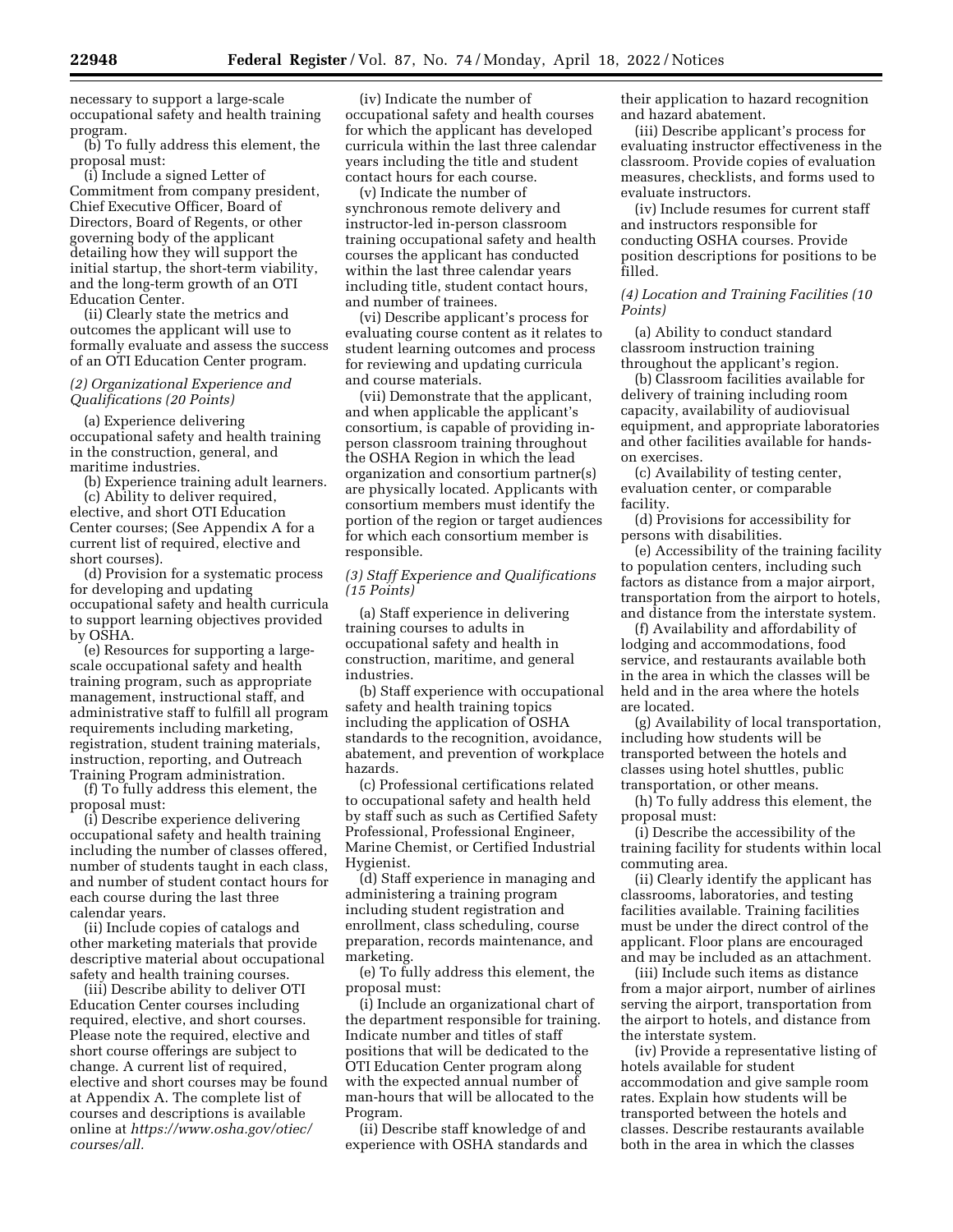will be held and in the area where the hotels are located.

(v) Describe the applicant's ability and plan to provide off-site and host training organization site training within their respective region including procedures to assure classroom facilities and accommodations are adequate. Offsite training includes the ability to conduct courses at sites other than the applicant's facilities and in other states and U.S. territories within your region. Host training organizations must be non-profit organizations and proof of non-profit status is required.

# *(5) Marketing (15 Points)*

(a) Experience in marketing training to adults.

(b) Ability to effectively market occupational safety and health training programs.

(c) Utilization of various media to support marketing efforts.

(d) Ability to solicit and deliver training on a contract basis.

(e) Resources sufficient to support participation in national industry conferences in order to market the OTI Education Center programs.

(f) To fully address this element, the proposal must:

(i) Explain applicant's procedures for marketing training courses and recruiting adult learners.

(ii) Include examples of current course marketing materials such as catalogs, flyers, brochures, emails, website URLs and screen shots, postcards, use of social media, and any other associated relevant materials.

(iii) Explain how applicant will promote its status as an OTI Education Center.

(iv) Describe applicant's experience in exhibiting at conferences and trade shows.

# *(6) Administrative Capabilities (20 Points)*

(a) Ability to administer a large-scale occupational safety and health training program including employment of clerical and support staff and customer service capabilities to fulfill program requirements.

(b) Ability to administer the Outreach Training Program, including processing card requests for Outreach trainers and conducting Outreach monitoring activities such as record audits and training observations.

(c) Ability to compile and submit reports and other training data.

(d) Capability to provide mandatory reports consistent with current OSHA requirements, including the ability to submit reports based on templates provided by OSHA/OTE. Please note,

OSHA periodically revises reporting requirements.

(e) Ability to respond to inquiries from OSHA and the public.

(f) Ability to manage student records. (g) To fully address this element, the proposal must:

(i) Describe registration procedures and provisions for course cancellation, and processes for providing course materials to students, verifying course prerequisites are met in advance of registration, and collecting tuition or fees.

(ii) Describe capabilities to process and issue course completion documents to students.

(iii) Describe personnel and resources available to conduct Outreach monitoring activities, including record audits and training observations.

(iv) Include information about applicant's record retention policy and ability to issue replacement course completion documents. Please note OSHA requires records to be maintained for a minimum of five years.

(v) Explain the procedures that will be implemented for reporting to OSHA/ OTE.

(vi) Provide specific details regarding the applicant's full-time customer service staff, capabilities, and/or planned approach for responding to questions from students; handling questions and concerns related to occupational safety and health; resolving problems associated with a class, whether received via student satisfaction surveys or direct communication from a student; and issuing replacement course completion certificates in a timely manner, including verification of student identity and training completion.

(vii) Provide a copy of the applicant's tuition and fee schedule; explain how tuition or fees will be computed for each OTI Education Center numbered course, referencing the applicant's tuition and fee schedule; and describe tuition and fee procedures including provisions for the collection of tuition, cancellation fees, and issuing refunds.

#### *(7) Evaluation (10 Points)*

OSHA utilizes Kirkpatrick's Levels of Evaluation as described below. Each OTI Education Center is responsible for collecting and submitting student surveys.

*Satisfaction Survey (Level I Evaluation) to Measure Reaction.* Each student must receive a satisfaction survey to assess student perceptions of the quality of the training.

*Testing (Level II Evaluation) to Measure Learning.* Learning assessments measure the skills and knowledge that

the trainees retain as a result of the training. Testing is mandatory at the end of the OSHA General Industry, Construction, and Maritime standards courses and the Outreach trainer courses.

*Follow-up Impact Survey (Level III Evaluation) to Measure Results.* Each applicant must be knowledgeable and be capable of assessing training effectiveness using Level III evaluations.

(a) Ability to administer student surveys in a classroom setting.

(b) Ability to administer exams and ensure test integrity.

(c) Ability to assess the effectiveness of training after an elapsed time period.

(d) Ability to summarize and report evaluation results.

(e) To fully address this element, the proposal must:

(i) Describe the applicant's experience in evaluating training programs.

(ii) Describe applicant's experience in administering student surveys. Provide examples of student surveys presently in use.

(iii) Describe applicant's experience in administering classroom exams and the process for ensuring test integrity.

(iv) Describe applicant's experience conducting follow-up evaluations that measure behavior and/or results.

### *(8) DEIA (1 Bonus Point)*

Applicants demonstrating their organization's commitment to DEIA may submit their organization's equity plan and demonstrate the extent they have institutionalized DEIA principles within their operations will receive one bonus point.

# *(9) Language Accessibility (1 Bonus Point)*

Applicants describing how training programs will be accessible to the most prominent linguistic communities located within their region will receive one bonus point.

# **H. Consortia and Partnerships**

Applicants may join with one or more other non-profit organizations in their region to apply as a consortium. A training or education institution may elect to apply for this program in partnership with a safety and health organization that is not primarily a training organization. For example, a university could enter into an agreement with a labor union that provides for the use of university classrooms and faculty supplemented by union safety and health professionals. All consortium partners must be physically located in the same OSHA region. Partners must designate a lead organization that will be responsible for program reporting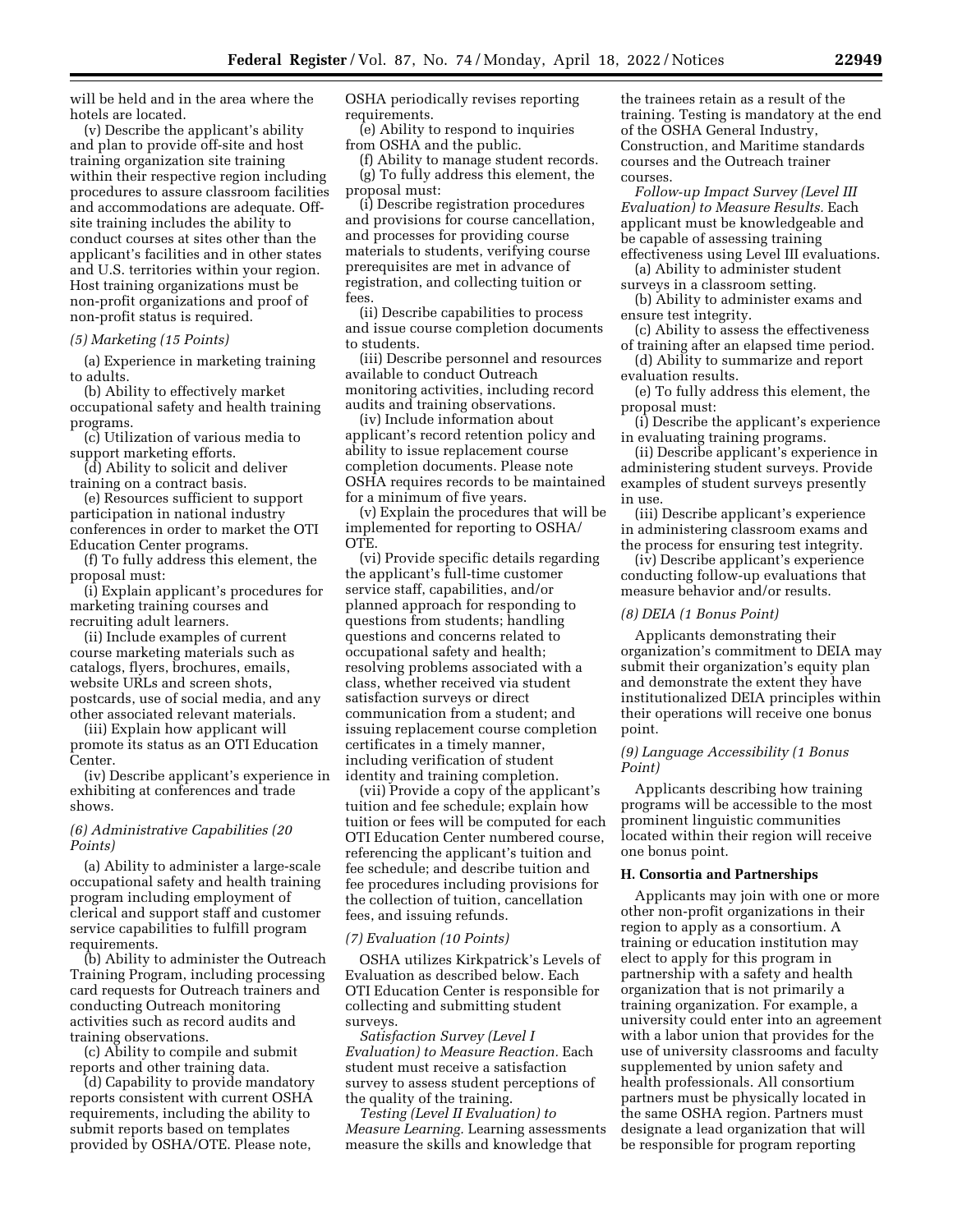and Outreach Training Program administration including Outreach card distribution. OTI Education Centers may request to change the lead organization within a consortium in writing. OTE will only consider changes to the lead organization when all consortium members support the change.

# **I. Funding Provisions**

OSHA provides no funding to OTI Education Centers. OTI Education Centers are expected to support their training through their normal tuition and fee structures.

#### **J. Cooperative Agreement Duration**

Selected applicants will sign five-year non-financial cooperative agreements with OSHA. Such an agreement may be renewed at the government's sole discretion without the additional competition otherwise required by this notice for one additional five-year period, provided that: (1) OSHA found the OTI Education Center's performance during the cooperative agreement to be satisfactory; (2) the OTI Education Center has not altered its existing membership of constituent organizations (*i.e.,* the member organizations that comprise its consortium); and (3) the OTI Education Center has not had any significant findings of program non-compliance or served any period of probation or suspension.

The agency reserves the right to revoke the authorization of an OTI Education Center. Either party may terminate the cooperative agreement with advance written notice, provided both parties continue to meet all obligations of the agreement for the duration of the advance notice period.

#### **K. Pre-Proposal Conference**

A pre-proposal conference will be held to provide potential applicants with information about the OTI Education Center Program. The conference will also review OSHA expectations for OTI Education Centers, courses and methods of instruction, and administrative and program requirements for OTI Education Centers and the OSHA Outreach Training Program. Attendance at the pre-proposal conference is not mandatory, but applicants are strongly encouraged to attend.

The pre-proposal conference is scheduled for Wednesday, May 18, 2022, at the OSHA Directorate of Training and Education, 2020 S. Arlington Heights Road, Arlington Heights, Illinois 60005–4102.

Attendees are required to register for this pre-proposal conference.

Applicants interested in attending this conference must register by emailing *[otiecreports@dol.gov.](mailto:otiecreports@dol.gov)* 

Required registration information includes:

(1) Name and street address of the organization; and

(2) Name, title, telephone number, and email address of the attendee(s).

Registration information must be submitted no later than Wednesday, May 11, 2022.

### **L. Application Submission**

Applications must be submitted to the attention of James Brock, Branch Chief, Training Programs, OSHA Office of Training and Education, 2020 S Arlington Heights Road, Arlington Heights, Illinois 60005–4102.

Applicants must submit three copies of the application. Applications may be bound. The program narrative must not exceed 30 pages. Attachments will not be included in the page count. Applications must be double-spaced, in 12-point font, with all pages numbered, including attachments. Attachments must only include essential documents that are relevant to this program.

#### **M. Application Deadline**

Applications must be received by the OSHA Office of Training and Education no later than 4:30 p.m., Central Time, on June 17, 2022. Requests for extension to this application deadline will not be granted.

# **N. Application Evaluation and Selection Process**

Applications will be reviewed by technical panels comprised of OSHA staff. The technical panels will review applications based on criteria listed in this notice to determine which applicants best meet the stated requirements. As part of the evaluation and selection process, OSHA may request additional information from applicants. This may include written requests for clarification, phone or inperson interviews, access to existing programs, and on-site visits of applicant facilities. OSHA will attempt to select qualified applicants who have the ability to provide training throughout their region based on program needs. The panels' recommendations to the Assistant Secretary are advisory in nature. The final decision will be made by the Assistant Secretary of Labor for Occupational Safety and Health.

#### **O. Notification of Selection**

Applicants will be notified by a representative of the Assistant Secretary of Labor for Occupational Safety and Health if their organization is selected to be authorized as an OSHA Training Institute Education Center. Applicants selected to be authorized as OSHA Training Institute Education Centers must attend a mandatory orientation meeting at a time and date to be provided after selection.

An organization may not deliver OSHA Training Institute Education Center courses until the program has been authorized, the organization has signed a non-financial cooperative agreement with OSHA, and the organization has participated in the orientation meeting.

# **P. Freedom of Information Act**

Information submitted in the respondent's application is not considered confidential. Organization's application data may be releasable under the Freedom of Information Act.

#### **Q. Paperwork Reduction Act**

Interested parties must submit an application as discussed under section ''Application Submission Requirements.'' According to the Paperwork Reduction Act, an agency may not conduct or sponsor, and no persons are required to respond to, a collection of information unless such collection displays a valid Office of Management and Budget (OMB) control number. The application provides to OSHA basic information about the applicant. Information will be used to evaluate the qualifications of the applicants, including their ability to serve the regional population; determine ability to conduct OSHA courses for private sector personnel and Federal personnel from agencies other than OSHA; and to evaluate the applicant's competence to provide the proposed training (including the qualifications of the personnel to manage and implement the training). OSHA estimates employer burden for the completion of this application is sixty hours per application. These estimates include the time for reviewing instructions, searching existing data sources, gathering and maintaining the data needed, and completing and reviewing the collection of information.

The application was previously reviewed and approved for use by OMB under the provisions of the Paperwork Reduction Act of 1995 (Pub. L. 104–13). The assigned OMB control number is 1218–0262

#### **R. Transparency**

The Department of Labor is committed to conducting a transparent selection process and publicizing information about program outcomes. Applications or abstracts may be posted